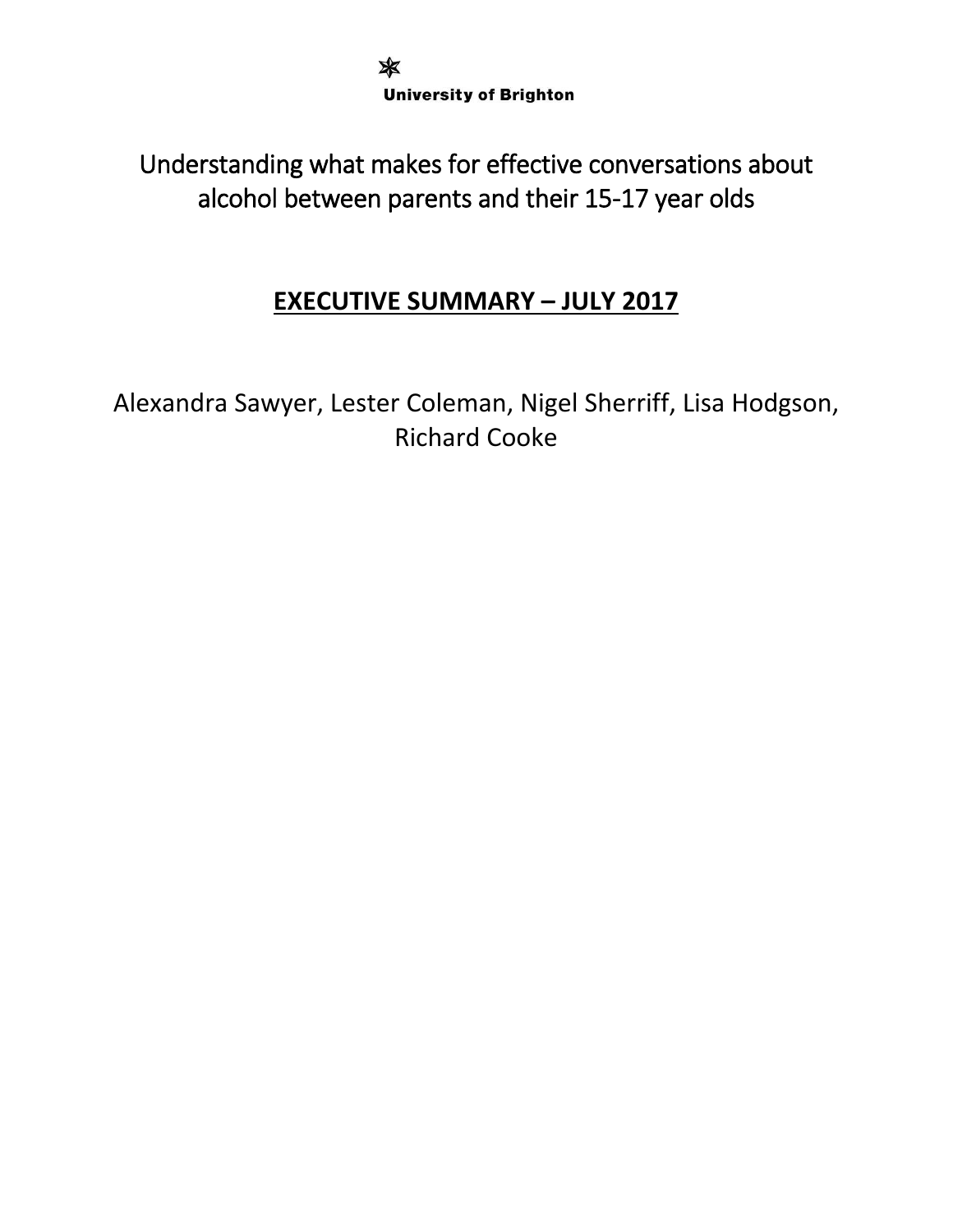Copyright @Drinkaware, 2017 Published by University of Brighton

This research was commissioned by Drinkaware. The views expressed in this report are those of the authors only.

**Suggested citation:** Sawyer, A., Coleman, L.M., Sherriff, N.S., Hodgson, L., & Cooke, R. (2017). Understanding what makes for effective conversations about alcohol between parents and their 15-17 year olds. Final report to Drinkaware. Brighton: University of Brighton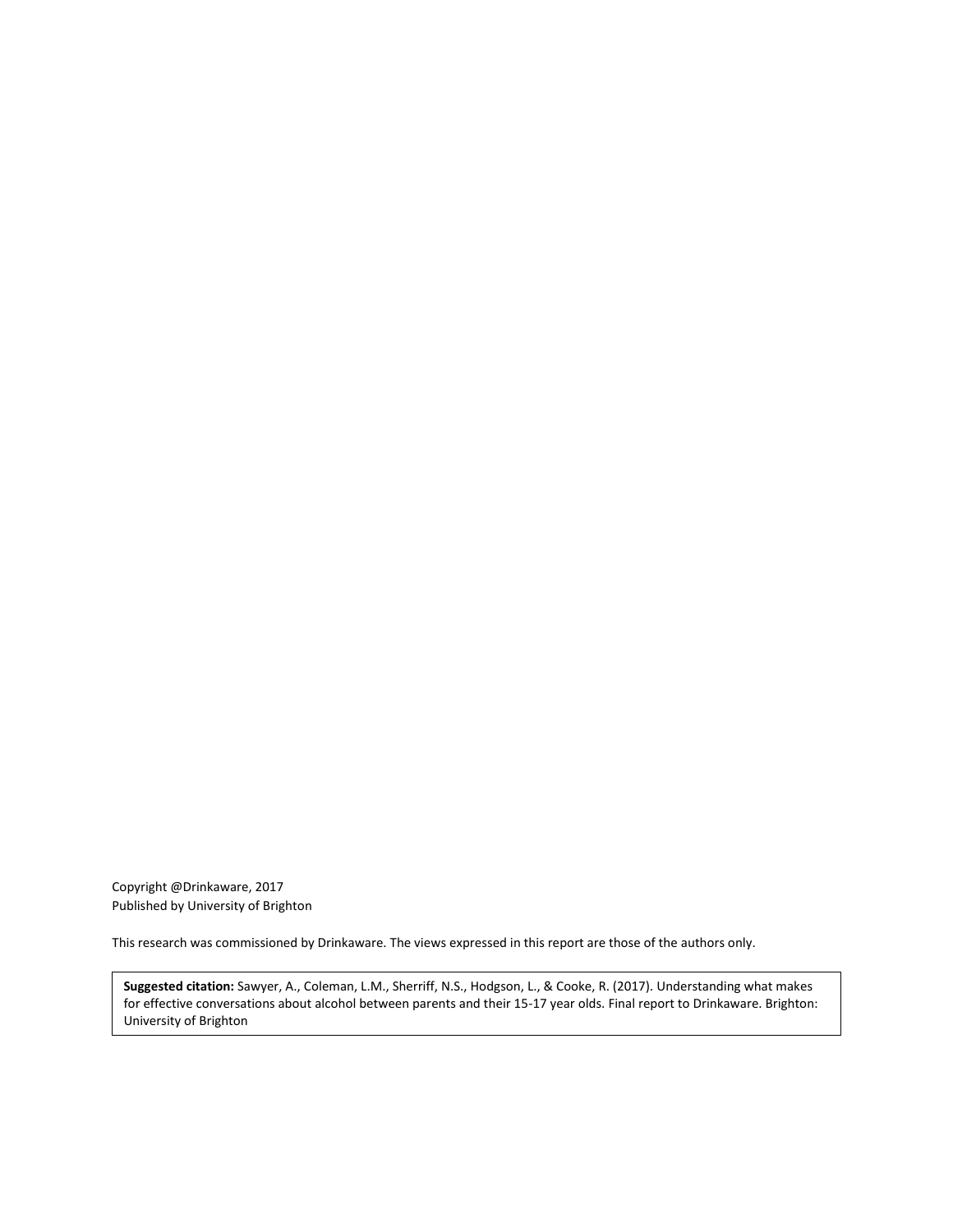# EXECUTIVE SUMMARY

### **AIMS**

There is increasing awareness of the role that parents can have in the development of their children's drinking behaviour. The Centre for Health Research at the University of Brighton was funded by Drinkaware to understand how parental conversations can help reduce alcohol-harm amongst their 15- 17 year old children. As such, this study aimed to understand what helps achieve effective conversations by addressing the following two research questions:

- 1. What are the barriers and facilitators to parents in the UK having effective current/future harm prevention conversations about alcohol with their 15-17 year olds?
- 2. What types of information, strategies and/or tools would enable parents in the UK to have more effective and on-going conversations with their 15-17 year olds?

#### **METHODS**

The project used a cross-sectional qualitative design. Recruitment took place over two phases to allow a purposive maximum variation sample of parents and young people. The final sample consisted of 48 parents and 16 young people (15-17 year olds) who took part in a semi-structured interview. The sample was diverse and included participants from throughout the United Kingdom. Thematic analysis was used to analyse the data separately for all parents, all young people, and 16 matched parent-child pairs.

#### **MAIN FINDINGS**

*Parent interviews -* The majority of parents drank openly in front of their children and this was considered to portray a sensible drinking message. Most parents were comfortable talking to their child about alcohol. It was considered that open and honest conversations helped demystify alcohol for young people. Most conversations that parents had with their children were small and informal and a wide range of triggers to these conversations were reported (for example: a television programme, witnessing someone drunk, social media). Although there were no major barriers reported that prevented parents from speaking to their child about alcohol, several topics were identified which parents felt less confident talking about such as units of alcohol, legal issues around alcohol, how to explain alcohol dependency to children, and types of alcoholic drinks that young people drink. There was some evidence that as children got older conversations became more frequent and more focused on safety.

*Young person interviews –* Young people generally exhibited low levels and infrequent occurrences of drinking. Alcohol-related conversations were generally viewed as being "in passing" and never a formal sit-down conversation. Timing of conversations was also important to young people, having a greater impact if they were at a suitable time or place, and when everyone was relaxed. Young people thought it was helpful to hear about their parents' "real life" experiences. The findings suggest that young people attach great value to the information from their parents. A range of triggers to conversations were reported but the most frequent instance was just before a child went to a party. The most commonly discussed topics were around sensible drinking and limiting the effects of alcohol. Although young people generally considered themselves knowledgeable about alcohol some noted that they wanted more information in certain areas such as how to find their "limit", different types and strengths of alcohol, and units of alcohol.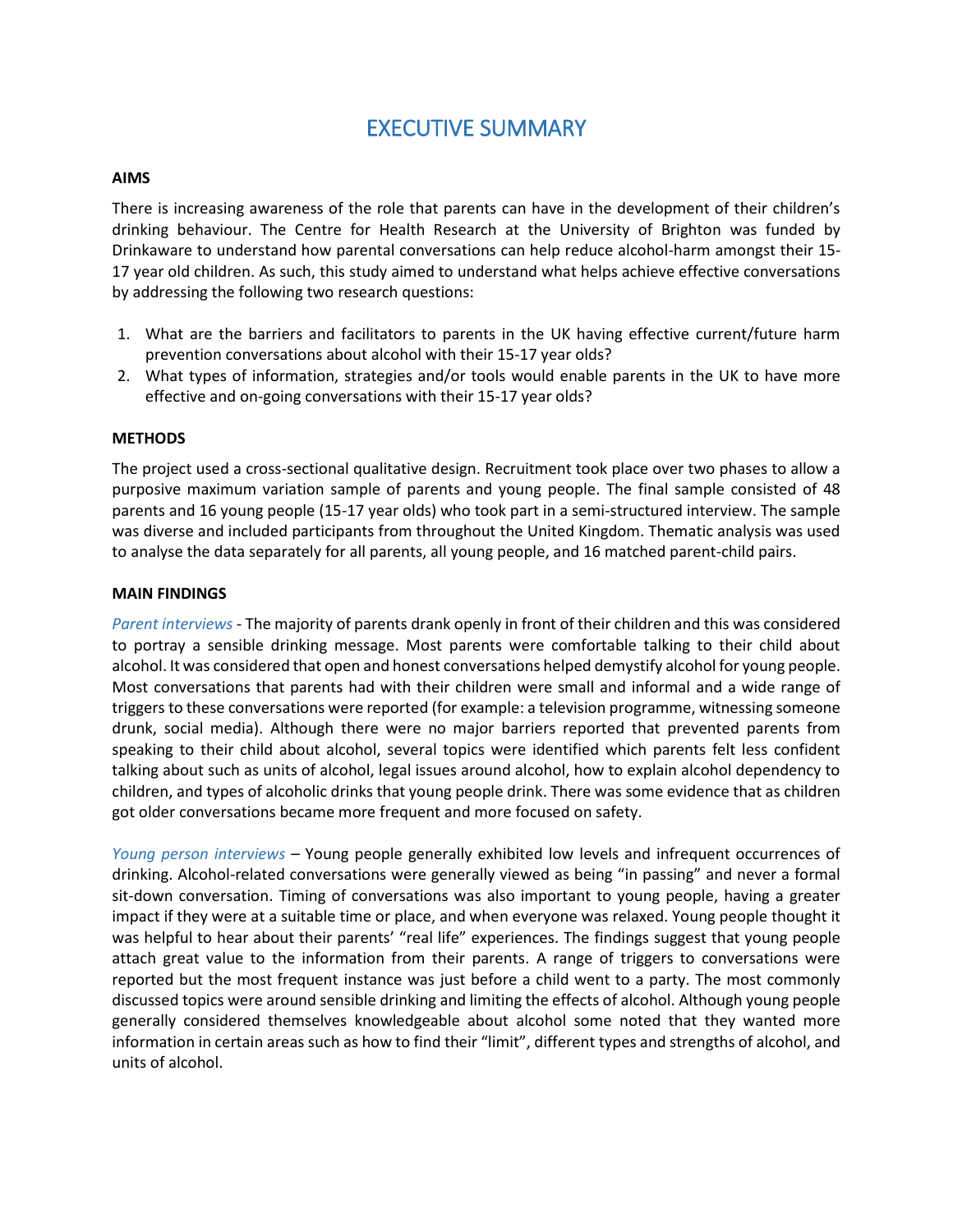*Matched parent-child interviews -* Overall, the matched parent-child interviews were very consistent. Young people and parents generally reported similar accounts of their child's alcohol consumption. The mutual recollection of conversation starters and topics are indicative of the most salient and effective strategies to exchange knowledge about harm-reduction. There was also agreement regarding the style of conversation, which was viewed as an open and informal approach. It was fairly typical that not all topics were recalled by young people compared to those raised by their parent and vice-versa.

Overall, young people's low level of drinking and reported drunkenness suggests that the conversation triggers and the topics covered by parents could be considered as highly effective in generating harmreduction behaviours.

# **STRENGTHS AND LIMITATIONS**

This study provides an in-depth insight into the conversations that 48 parents have with their 15-17 year old children about alcohol. A unique aspect to this study is that 16 children of these parents were also interviewed. The sample was diverse with participants recruited from across the UK, a gender balance with respect to young people and parents, and parents from a range of BME backgrounds. However, interpretation of the findings and recommendations should be made in the context of the following considerations. Firstly, with regards to the sample, single-parent families, parents with lower levels of education, and parents and young people who experience problems with alcohol are underrepresented in this study. Secondly, the parents and young people that self-select to participate in a study about conversations may be those who are not having difficulty with conversations about alcohol. Thirdly, as there was no objective measure of conversations parents may over-report parent-child communication due to social desirability. Finally, parents' and young people's self-reported alcohol use may also be different to what they are actually drinking (either via under- or over-reporting).

# **RECOMMENDATIONS**

Findings from the interviews with 48 parents and 16 young people were used to identify a set of recommendations to help parents communicate with their children about alcohol:

*Modelling of parents' behaviour* – It is important that parents recognise that their own attitudes and behaviour can impact and influence their child's attitude towards alcohol. Adopting a more open rather than authoritarian attitude to alcohol in the home can remove the taboo associated with alcohol.

*First invitation to a party –* Parents can play an important role in helping their child drink sensibly on the first few occasions where there might be alcohol present. For example, contacting the parents of whose party it is to find out more information, talking to the child about drinking sensibly, and putting in place harm-reduction strategies.

*Style of conversation –* An open and honest conversation can demystify alcohol for young people. Small, informal chats were viewed as the most appropriate way of speaking to children about alcohol compared to a more formal, "sit-down" style of conversation. It is important that young people are listened to and actively involved in any conversations.

*When and how to start conversations –* Timing of when to start conversations is important. There needs to be some relevant context and it is best to choose a time when everyone is relaxed. Parents might want to use any relevant opportunities that occur. For example, when watching a programme on television. Hearing about real-life examples seems to be an effective way to communicate information. It is also